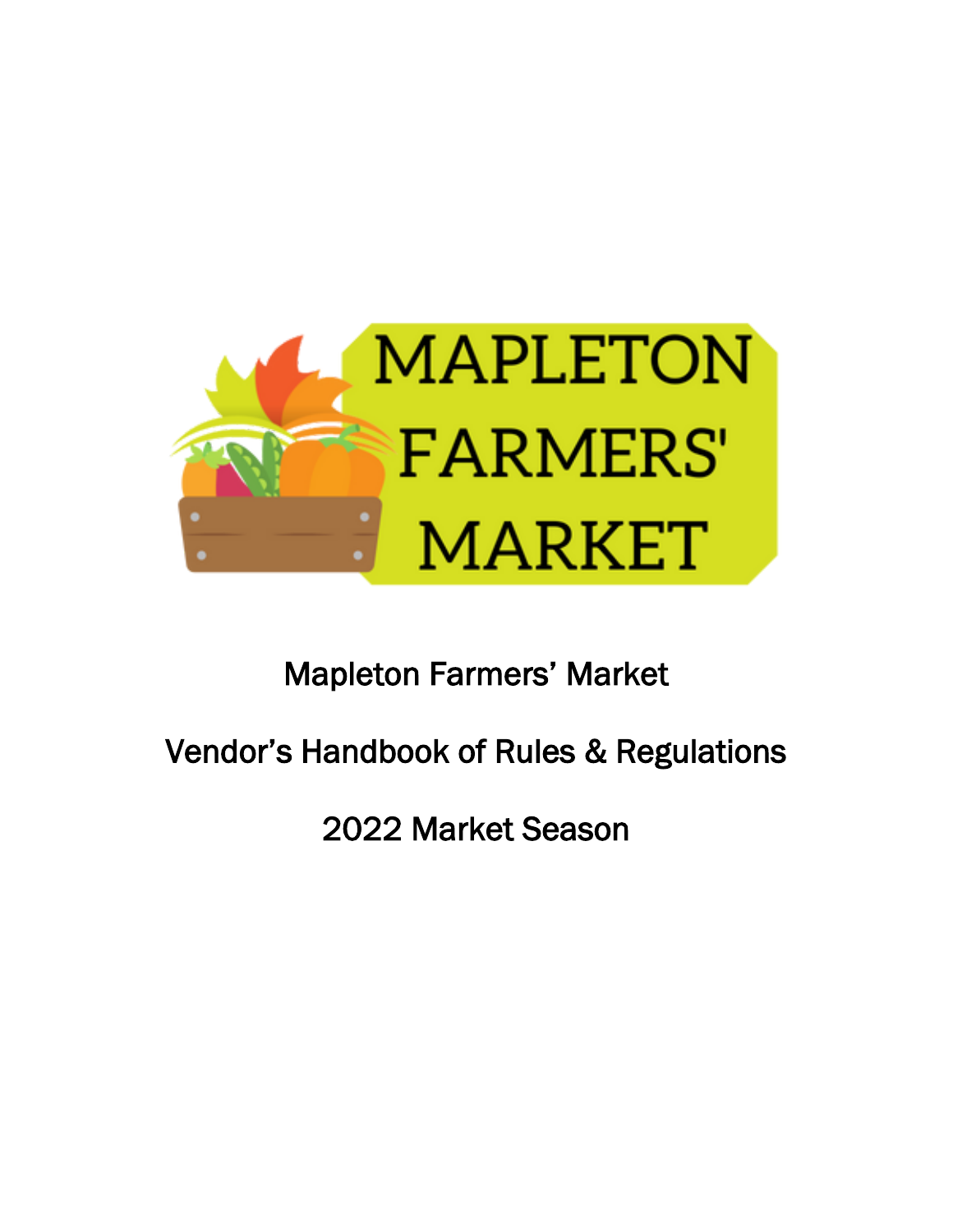## **ORGANIZATION**

#### Mapleton Farmers' Market

The mission of the Mapleton Farmers' Market is to maintain Farmers' Market for the purpose of marketing local farm, agriculture, and craft products and to improve production of, stimulate public interest in and increase consumption of local products. The Mapleton Farmers' Market is therefore open strictly to local and bona fide producer-vendors. All Vendors must sign that they have read and will abide by the rules of the Farmers' Market.

## MARKET LOCATION & SEASON

#### Location

The Mapleton Farmers' Market is located at the Drayton Municipal Parking Lot (across from the Fire Hall)

#### 2022 Dates & Hours

Mapleton Farmers' Market- First and Third Wednesday of June, July, August and September- 4pm – 7pm

## VENDORS

To become a vendor at the Mapleton Farmers' Market, persons must submit the proper application, be approved by the Mapleton Farmers' Market Staff, and agree to abide by the Rules and Regulations. A breach of the Mapleton Farmers' Market Rules and Regulations shall be grounds for no longer being allowed to vend at the Market. If you are vendor selling food products you must also complete the applications required by the Wellington Dufferin Guelph Public Health Unit.

#### 25% Rule

The sale of items grown or produced by anyone other than the vendor is only permitted by special provision. Such items must be approved by the Market Staff. For approval, at least 75% of what is being sold is the vendor's own product and the resell items cannot be in competition with *locally grown* items for sale by other market vendors. And further to that, items grown or produced outside of the 50 km radius are identified as such and must be products of Ontario.

#### **Residency**

Applicants must be residents of Ontario and grow or produce the goods within a 50 km radius of Mapleton.

#### Vendor Status

There are two types of Vendor status available at the Market:

- Daily Vendors attend the Market on a day-by-day basis.
- Seasonal Vendors attend the Market full time, and are:
	- o Full season, attending for the entire summer season June to end of September.

\*Please note that at the time of filling out the vendor application, you will be asked to provide your availability. If you are unable to attend a market during the season that you marked as available, please notify the Market Manager at least 24 hours in advance.

## APPLICATION AND SELECTION PROCESS

#### Vendor Distribution

The percentage of primary producers/growers (product is grown or raised by the vendor) to non-growers shall be no less than 51% which qualifies the Mapleton Farmers' Market to be considered true "Farmers' Market" as defined by Farmers' Market of Ontario (FMO). The Wellington Dufferin Guelph Public Health Unit (WDGHU) is the body which verifies whether a vendor is a primary producer, and any determination of the WDGHU overrides the Mapleton Farmers' Market classification of primary producer/grower or non-grower.

#### Vendor Agreement

All applicants to be a vendor must complete a "Vendor Application" form annually. The purpose of the Vendor Application procedure is to maintain a high quality, producer-based market, to provide a variety of balance of products, to ensure fairness to all Vendors and to ensure that Vendors abide by the rules of the Market. Vendors must also complete the **WDGHU** food vendor form.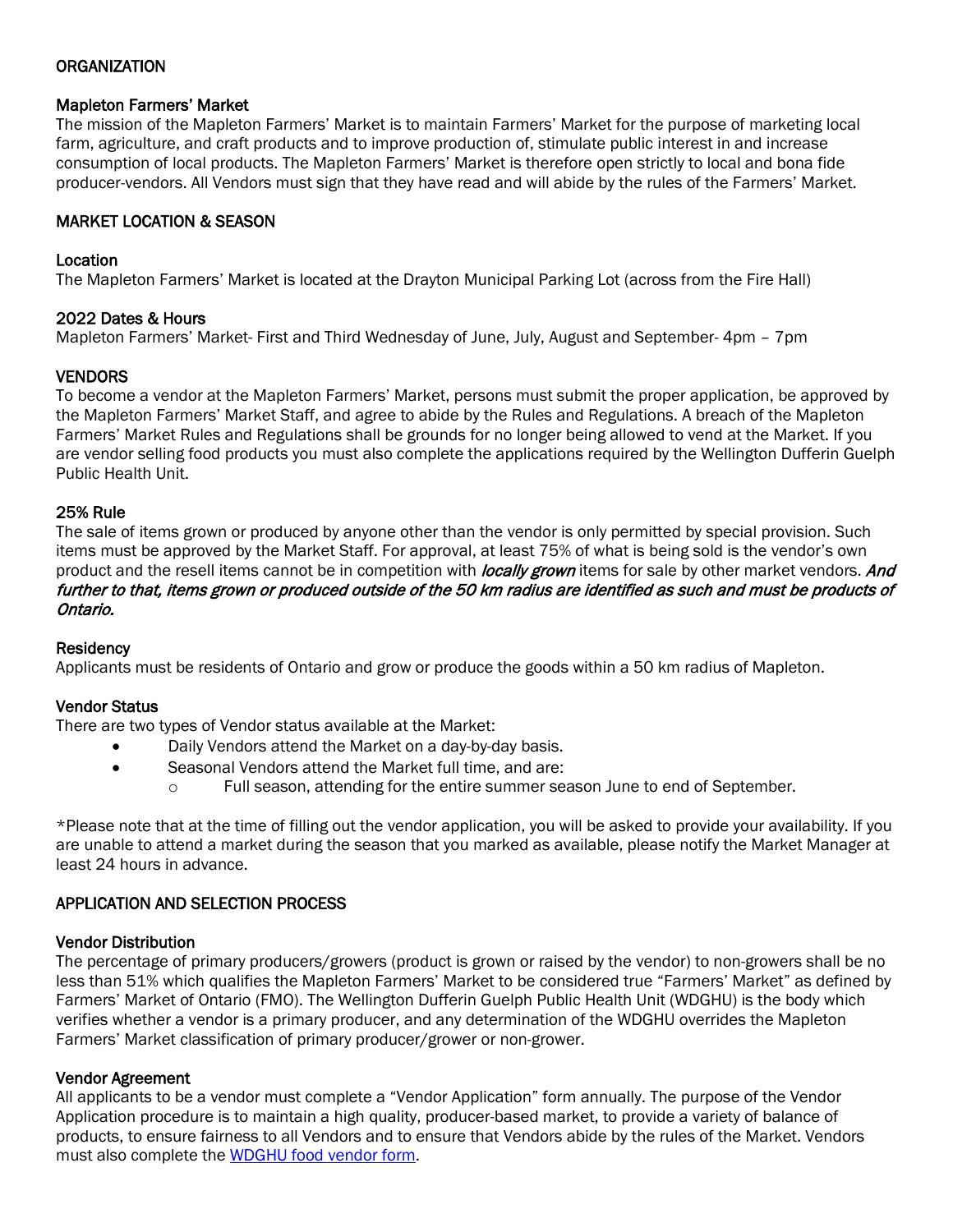## Review & Jurying

The completed Vendor Application form is reviewed by Mapleton Farmers' Market Staff. All products offered for sale must be juried by Staff to ensure they are indeed produced by the applicant, are produced within the 50 km radius, are of high quality and are compatible with the other products sold at the market.

## BOOTH/STALL ALLOCATION

The Mapleton Farmers' Market Staff shall assign stall space on the first day of the season. The Mapleton Farmers' Market Staff may move a vendor for reasons of safety, health, product compatibility and any other valid reason at their discretion; however, the Mapleton Farmers' Market Staff will make every effort to keep a vendor close to their originally designated location to minimize disruption for customers.

### Space Limitations

Vendors may apply for multiple stalls, but allocation depends on space availability at the time.

## **FEES**

Booth/Stall Fees. Fees are based on the size of the booth/stall.

- Daily: Payable each day of market on arrival.
- Season: Full Season fees are discounted from daily fees and payable in advance.

| 2022 Season Fees |       |  |  |
|------------------|-------|--|--|
|                  | Price |  |  |
|                  |       |  |  |

| <b>Booth Size</b> | Price        |                     |                         |
|-------------------|--------------|---------------------|-------------------------|
|                   | <b>Daily</b> | <b>Monthly Rate</b> | <b>Full Season Rate</b> |
| $10\times10$      | \$15         | \$55 (once a month) | $$100$ (all 8 dates)    |

## VENDOR RESPONSIBILITIES

#### **Compliance**

Vendors must comply with the following: failure to do so shall be grounds for no longer being allowed to vend at the Market:

- The Mapleton Farmers' Market Rules and Regulations
- Municipal, Provincial and Federal Regulations regarding labeling, measures, health, and safety etc. for all products offered for sale at the Market. Compliance is the responsibility of the individual Vendor and not the Mapleton Farmers' Market or Market Staff.

#### **Punctuality**

Vendors must arrive at the Market in time to unload, move products into the booth/stall, park vehicles, setup their booth/stall and open for business at the designated opening time (see article 6 for times). Vendors must keep their booth/stalls open for the entire Market day, and not begin to tear down before designated closing time.

#### **Displays**

Vendors are responsible for providing all display materials (displays, tables, chairs etc.) and setting up and tearing down any displays. Booths should have an attractive and professional appearance, enhanced by good presentation and cleanliness.

## Parking

Vendors are required to park in the designated areas after unloading their products.

#### Farm Products Grades and Sales Act

Products should be sold by units or legal containers, such as bushel, 4-litre baskets, quart, etc.

#### Food Safety

Every person handling food product must maintain a very high standard of personal hygiene and cleanliness. In fact,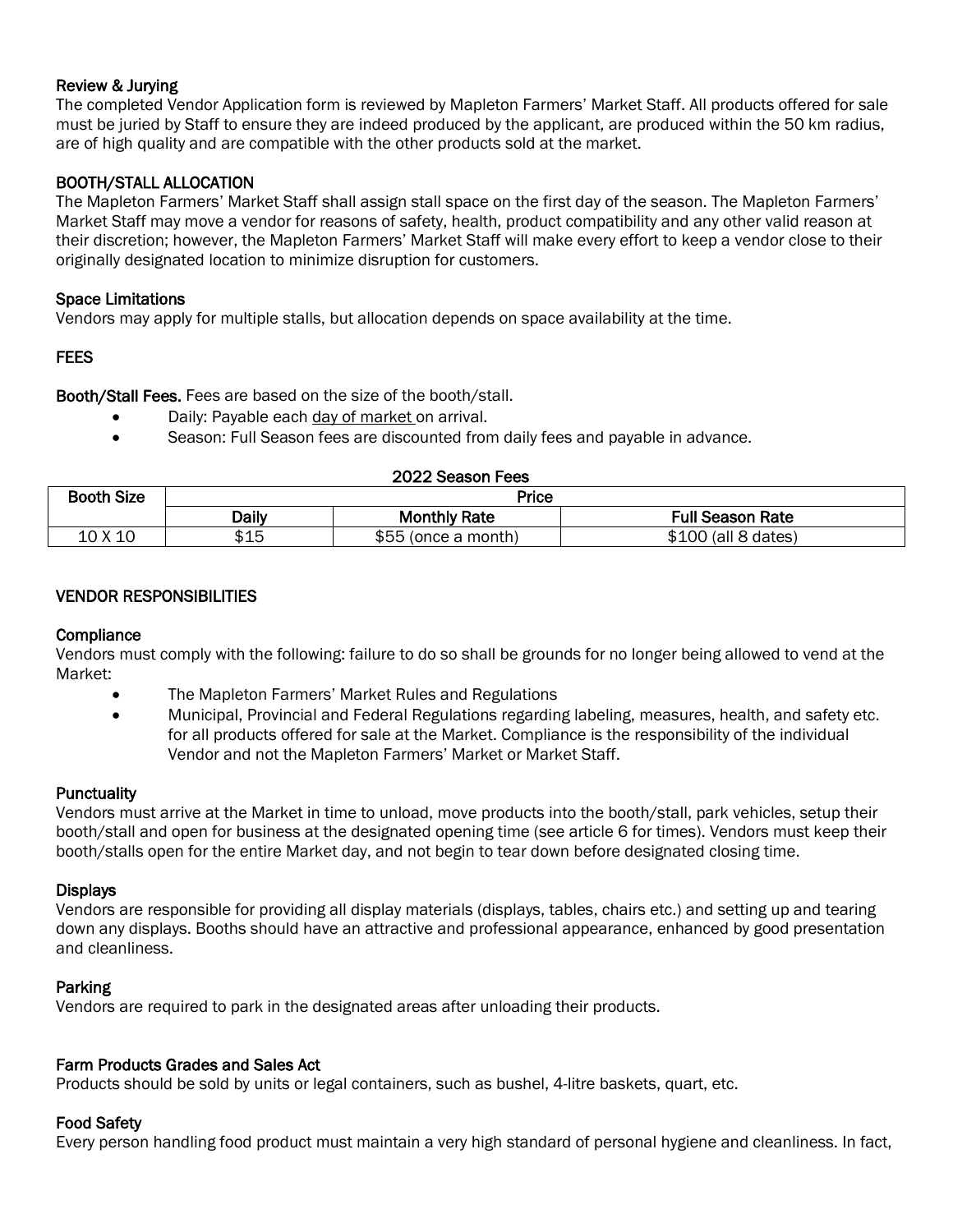all Vendors and staff must practice these standards to prevent the transfer of pathogens between Vendors/staff and therefore to foods. Please adhere to the following guidelines:

- All foods offered for sale must be protected from contamination.
- Baking and processed foods must be pre-packaged at point of production or contained in a display case to protect from airborne and human contamination.
- All persons handling food, must wear clean clothing, wash hands often, be free from infectious disease, NOT smoke, and avoid touching nose, mouth, hair, and skin.
- All Vendors MUST wash hands thoroughly with warm water and soap after visiting the washroom.
- Containers and wrappings must be single use only.
- Do not allow any unauthorized persons access to where food is being prepared.
- Racks, shelves, or tables must be provided for food display, and all food must be at least 15 cm (6 in) off the floor/ground.
- All canned products must be packaged in new jars and sealed with vacuum lids.
- Personal effects should not be stored anywhere near food products.
- Sampling and condiments:
	- o Do not allow customers to get hands anywhere near samples to be eaten by other customers; prepare individual samples that cannot be handled by more than one person; provide toothpicks or small paper containers or pass out each sample.
	- o Provide tongs, forks or spoons for each type of condiment being offered, no customer hands in the bowls.
	- o Clean up the serving area often, being especially careful to pick up food scraps that fall onto the ground or floor.
	- o Watch children very closely.

Please refer to the information provided by the Wellington Dufferin Guelph Public Health Unit.

#### Refuse

Booth/stalls must be kept free from refuse during the Market day, and at the end of the day all refuse for removal must be placed in the bins provided, except cardboard boxes which must be broken down for recycling and placed beside garbage bins not in them. This is especially critical for any produce and food vendors, because of the risk of vermin, and scraps of any such material must be scrupulously cleaned up from the ground or floor.

#### In-booth Storage

Storage containers and equipment shall be confined to one's Market space and kept out of sight.

#### Live Animals

Live animals may not be sold at the Market. *Vendors are not permitted to have pets in the Market under any circumstances, guides dogs accepted.*

#### **Insurance**

While the Mapleton Farmers' Market does carry basic Public Liability and Property Damage Insurance, any additional insurance coverage is the responsibility of the individual Vendor. The Mapleton Farmers' Market or Mapleton Township bears no responsibility for any Vendor property at the Market. As the Town is just supplying the space, vendors are responsible for the sale of their products and are encouraged to have their own insurance for potential risks.

#### Community Table

A community table is available to charity and non-profit organizations, at no cost, for fund-raising, promotional and educational purposes. Any products to be offered for sale must not be in competition with the market Vendors, and all Mapleton Farmers' Market rules and regulations will apply.

#### Vendor Code of Conduct.

All vendors must be respectful at all times to all fellow vendors, Market staff, Market volunteers, Market patrons, and all other concurrent users of the Park space. Sales must be conducted in an orderly and business-like way, and no shouting, calling out to passing patrons, or other objectionable means of soliciting trade are permitted. Please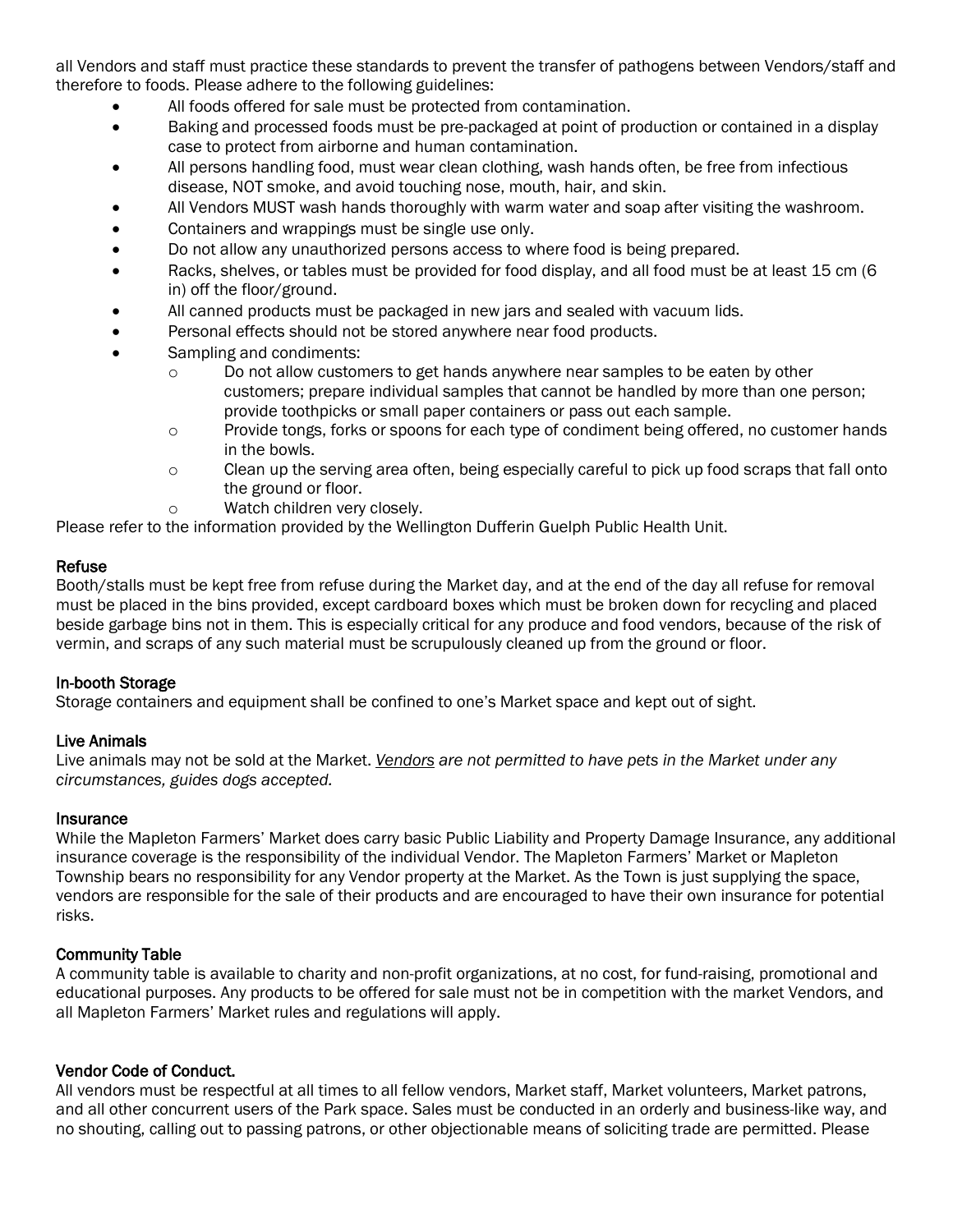note that the Market will be sharing the use of the Park with others who may have different affiliations and interests, and as such must co-operate with those others, and not create any nuisance to those others.

No alcoholic beverages are permitted at the market (Exception: VOA wine samples provided by a vendor). Smoking by vendors is not permitted at the market.

The Township of Mapleton, under the *Smoke-Free Ontario Act,* 2017 (SFOA, 2017) prohibits the smoking of tobacco, the use of electronic cigarettes (e-cigarettes) to vape any substance, and the smoking of cannabis (medical and recreational) in enclosed workplaces and enclosed public spaces, as well as other designated places in Ontario, to protect worker and the public from second-hand smoke and vapour.

Smoking and vaping in not permitted on the outdoor grounds of community recreational facilities or public spaces within 20 metres of the perimeter of the grounds.

## Vendor Concerns or Grievances.

Vendors are strongly discouraged from discussing Market issues in front of patrons; however, Vendors are encouraged to first approach the Market Manager or designate if they encounter a problem needing immediate action. The Market Manager or designate will attempt to resolve the situation. If the situation cannot be resolved in the moment by the Market Manager or designate, all discussion on the matter will cease for the duration of the Market, to remain courteous and professional in front of all fellow vendors, Market staff, Market volunteers, Market patrons, and other users of the Park. The Market Manager or designate will request that the vendor submit a detailed letter detailing the concern to the Market Manager. The Market Staff and Management will then consider this information as soon as possible and has the authority to make the final decision on the outcome of the grievance and the penalties for non-compliance.

## MARKET MANAGER OR DESIGNATE ON SITE

## Applying the Rules and Regulations.

The Market Manager or designate supervises the day-to-day operation of the Market and applies the rules and regulations as detailed in this Handbook, and any other guidelines at the time (i.e., COVID-19 Guidelines). The Market Manager or designate will issue a written warning to a vendor when a violation of the rules and regulations occurs and will report these violations to the Farmers' Market Staff promptly. The Market Staff will then follow up with the vendor prior to the next Market day and communicate to the vendor what actions need to be corrected to meet current guidelines. If the vendor does not make corrective actions, and/or continues to not follow the Market's rules and regulations at the following Market day, the Market Manager or their designate, can ask for their removal from the Market. If this occurs, the Market Manager or their designate, discuss with the Farmers' Market staff if their removal from the Market should be permanent. This decision will be communicated with the vendor either by both phone and email or letter prior to the next Market day. In the event the removal is permanent, and the vendor has pre-paid for any future Market stall days, the vendor shall be re-imbursed their money. If a vendor has been removed permanently, they are no longer allowed to return to the Market as a customer or vendor, unless the Market Manager and staff agrees to lift their ban.

#### Removal of Persons.

The Market Manager or designate has the authority, with cause, to request any vendor or other person to leave the Market operating area and, if necessary, to call the police for assistance. Cause for removal includes acts of harassment towards other vendors or Market patrons, refusing to follow Market rules that have been laid out in this guideline or rules that have been made on a temporary basis (i.e., Covid rules); refusal to follow proper public health guidelines, and any other guidelines of the day.

#### If you have any questions regarding the Mapleton Farmers' Market, please contact: